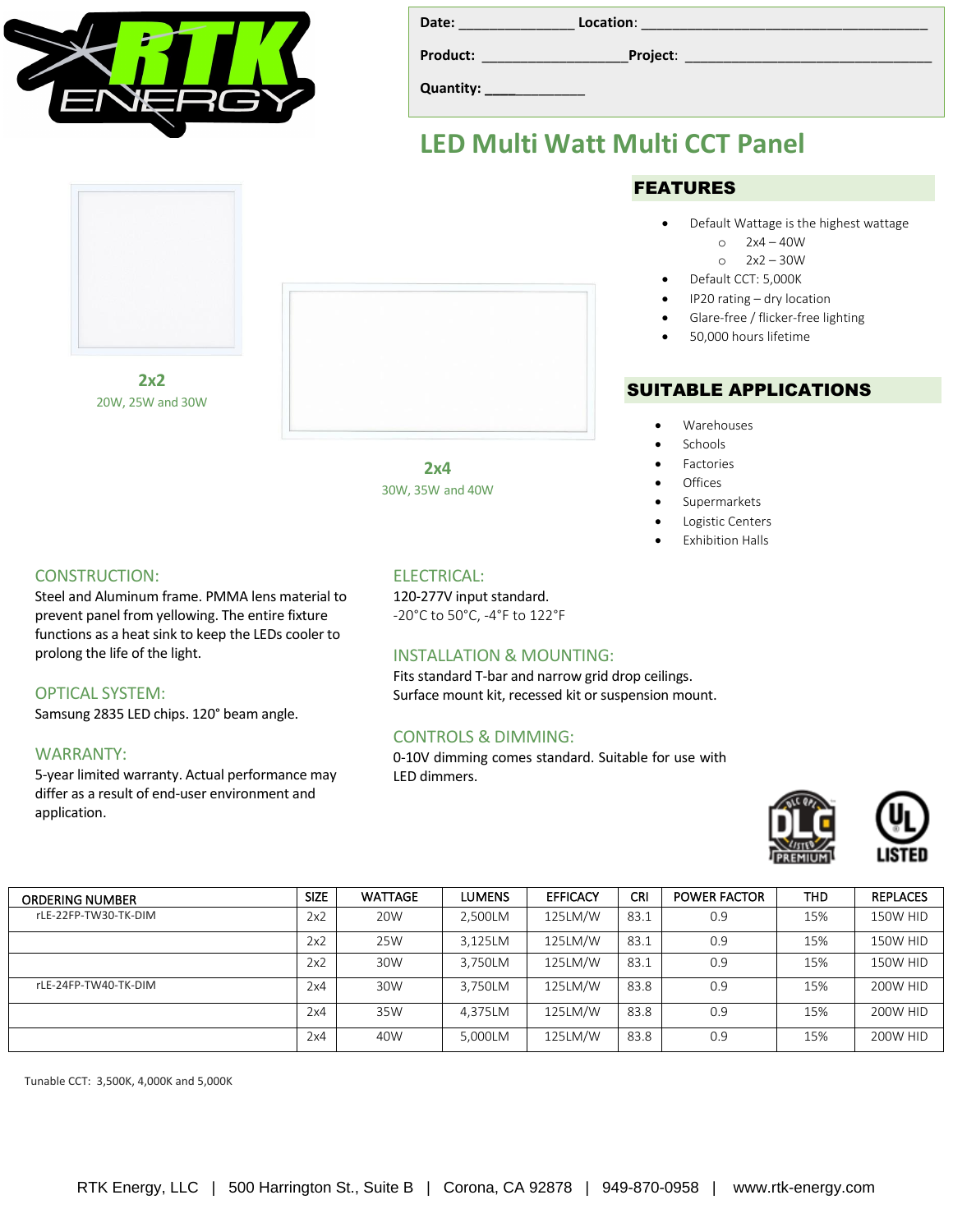## **LED Multi Watt Multi CCT Panel**

| <b>Series</b> | Size       | 2x2 Wattage | 2x4 Wattage | <b>Color Temperature</b> |
|---------------|------------|-------------|-------------|--------------------------|
| rLE-FP        | $22 = 2x2$ | <b>20W</b>  | 30W         | 3500K                    |
|               | $24 = 2x4$ | <b>25W</b>  | 35W         | 4000K                    |
|               |            | 30W         | 40W         | 5000K                    |
|               |            |             |             |                          |
|               |            |             |             |                          |

# MEASUREMENTS

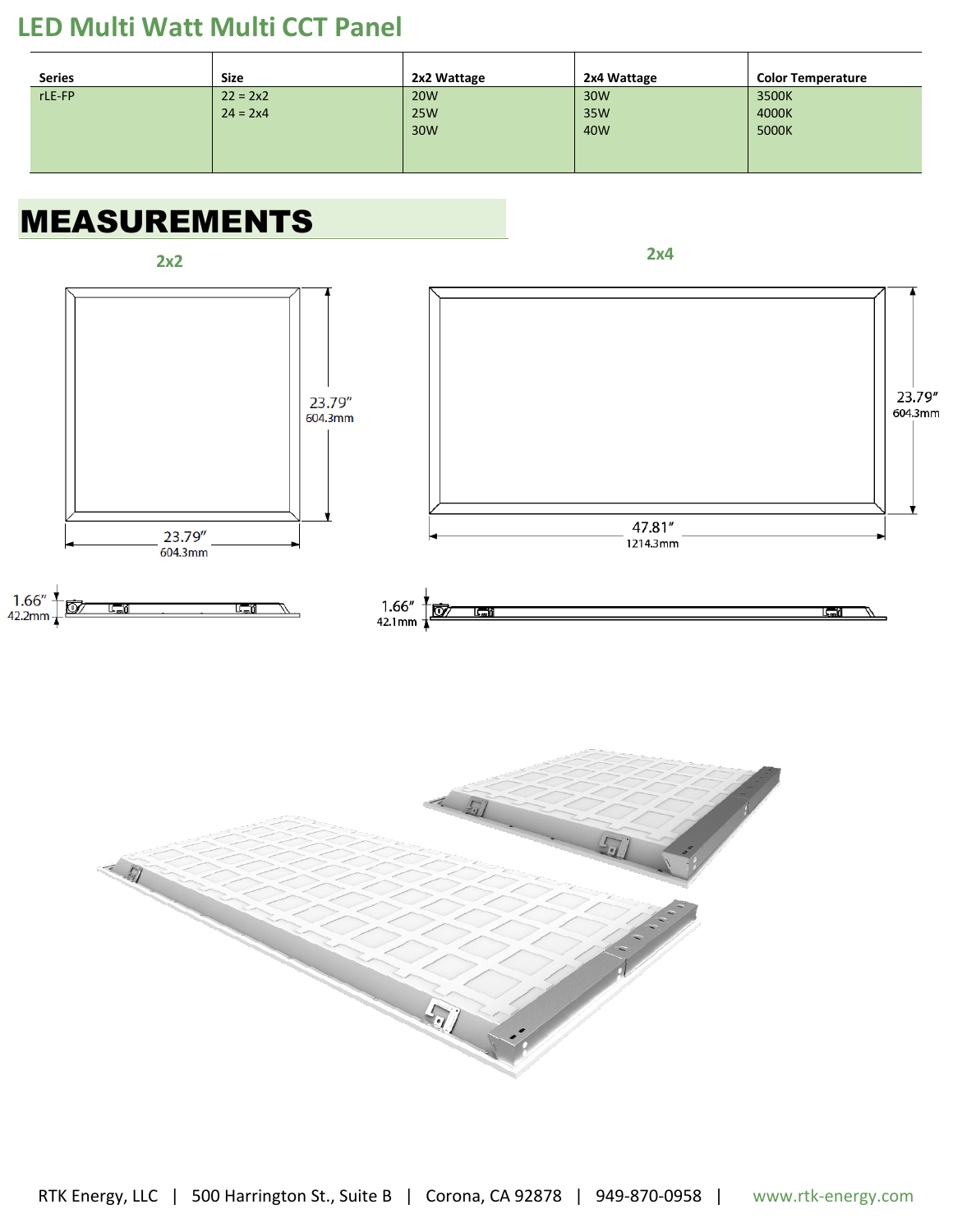# PHOTOMETRIC DATA





Note: The Curves indicate the illuminated area and the average illumination when the luminaire is at different distance.

2x4

2x2



RTK Energy, LLC | 500 Harrington St., Suite B | Corona, CA 92878 | 949-870-0958 | www.rtk-energy.com